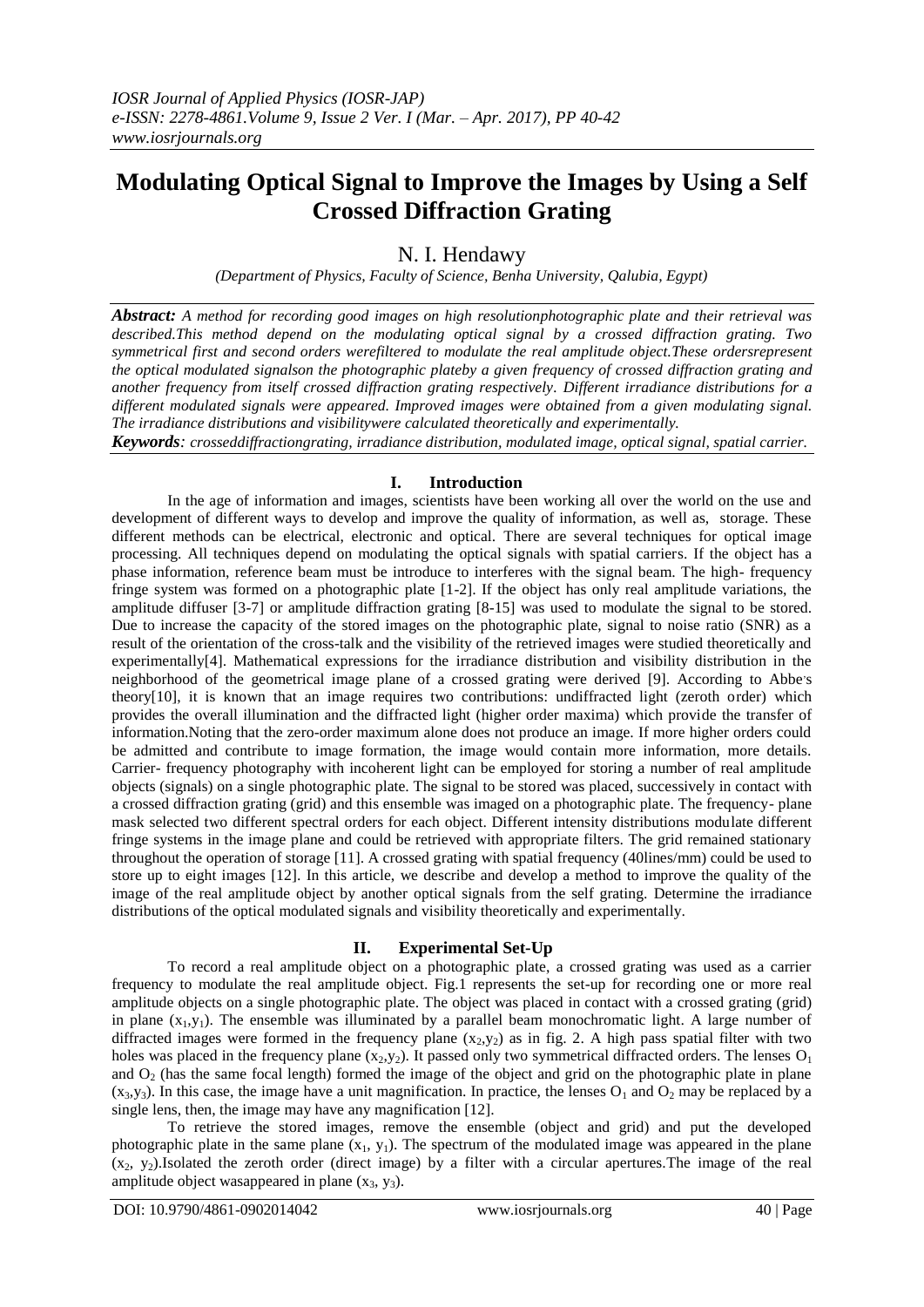

**Fig.1** Experimental set-up for recording the modulating signals and its retrieval.

|   |               |               |   |   |               | ٠             |        |   |
|---|---------------|---------------|---|---|---------------|---------------|--------|---|
|   | 3             | 2             | ۱ | 4 | 1             | 2             | 3      |   |
|   | ٠             | ٠             |   |   | i             |               | ٠      |   |
|   | 3             | 2             | i | 3 | $\frac{1}{2}$ | 2             | 3      |   |
|   |               | ۵             |   |   |               | j             |        |   |
| Į | $\frac{1}{3}$ | 2             | i | 2 | ī             | 2             | a<br>a | 4 |
|   |               |               |   |   |               |               |        |   |
| i | *<br>3        | $\frac{1}{2}$ | l | i | j             | $\frac{1}{2}$ | 3      | 4 |
| i | $\frac{1}{3}$ | ž             | ŧ | ö | i             | $\frac{1}{2}$ | 3      | Į |
| ņ | 3             | ž             | i | i | 1             | 2             | 3      | ۵ |
|   | r             |               |   |   |               | ٠             |        |   |
|   | 3             | $\frac{8}{2}$ | 1 | 2 | 1             | 2             | 3      |   |
|   |               | ۰             |   |   |               |               |        |   |
|   | 3             | 2             | 1 | 3 | 1             | 2             | 3      |   |
|   |               |               |   |   |               |               |        |   |
|   |               | 2             |   |   |               | 2             |        |   |

**Fig.2** Image of the optical spatial carriers due to a crossed grating.

## **III. Results And Discussions**

In our method, a monochromatic light with a wave length ( $\lambda = 632.8$  nm) and a crossed diffraction grating with frequency (100 lines/ mm) were used. A crossed diffraction grating was used to record the modulating optical signal by filtering the two symmetrical first orders. If the frequency of the crossed diffraction grating with(50 lines/ mm) was used, another optical modulating signals can be recorded on the same photographic plate. This a crossed diffraction grating not used, but the two symmetrical second orders were filtered from the same used crossed diffraction grating (100 lines/ mm). Figs. 3a, 3bshowed image of the spectrumof modulating optical signals (carriers) in the plane  $(x_2, y_2)$  case of the retrieved images. These represent the frequency grating 100 lines / mm and 50 lines / mm respectively. It is clear that the frequency of optical modulating signals as in fig.3a equal to twice the frequency of optical modulating signals as in fig. 3b. Fig. 3c shows algebraic summation of the irradiance distributions from fig. 3a and fig.3b respectively. The irradiance distribution at the secondspectrum of optical modulating signal is greater than the first spectrum of optical modulating signal. Visibility of the secondspectrum of optical modulating signal is greater than the firstspectrum of optical modulating signalas in fig. 3c. The quality of retrieved images which corresponding to  $1<sup>st</sup>$ ,  $2<sup>nd</sup>$  and  $(1<sup>st</sup> + 2<sup>nd</sup>)$  filtered were appeared in the plane  $(x<sub>3</sub>, y<sub>3</sub>)$  as shown in fig. 4.



**Fig.3** Images of the optical modulating signals due to (a)  $1^{st}$  (b)  $2^{nd}$  (c)  $1^{st} + 2^{nd}$  were filtered from the a crossed grating.